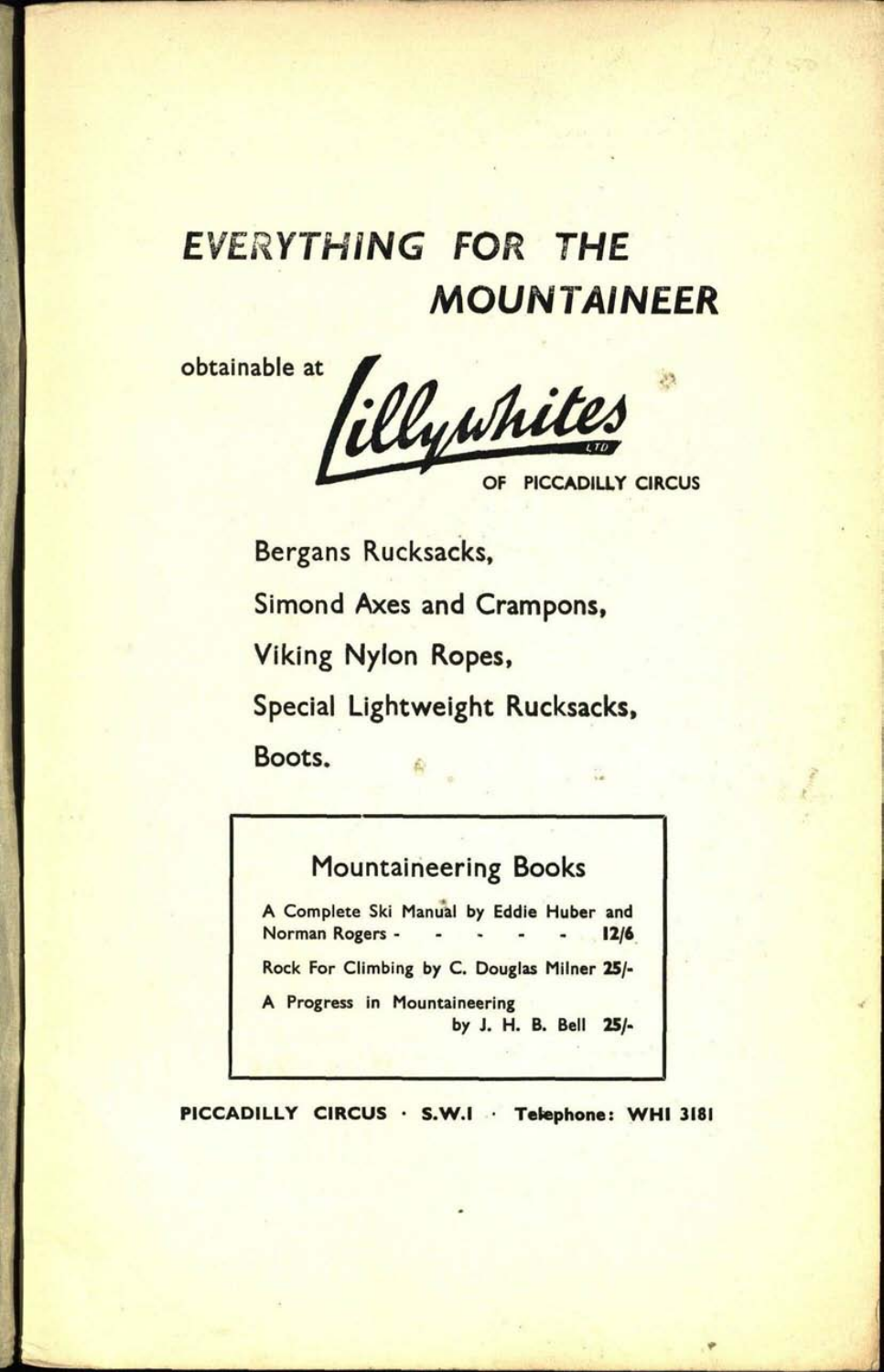## **TIMPSON Boots for Climbers**

#### The quality and reliability of Timpson climbing boots is well known to all who appreciate footwear of the highest quality. Although still in

short supply, a few more pairs will be available and we shall be glad to have your enquiries.

*Post your Repairs to the*

## **TIMPSON Shoe Shops**

91-93, **Corporation Street, BIRMINGHAM 3.**

Empiric **House, Gt. Ducie Street, MANCHESTER 3.**

## Your Boots Repaired Re-nailed

Timpson craftsmen give new life to your climbing boots. Through Sole and Heel, re-nailing, re-welting and new middles.

**Prompt Service**

**iG**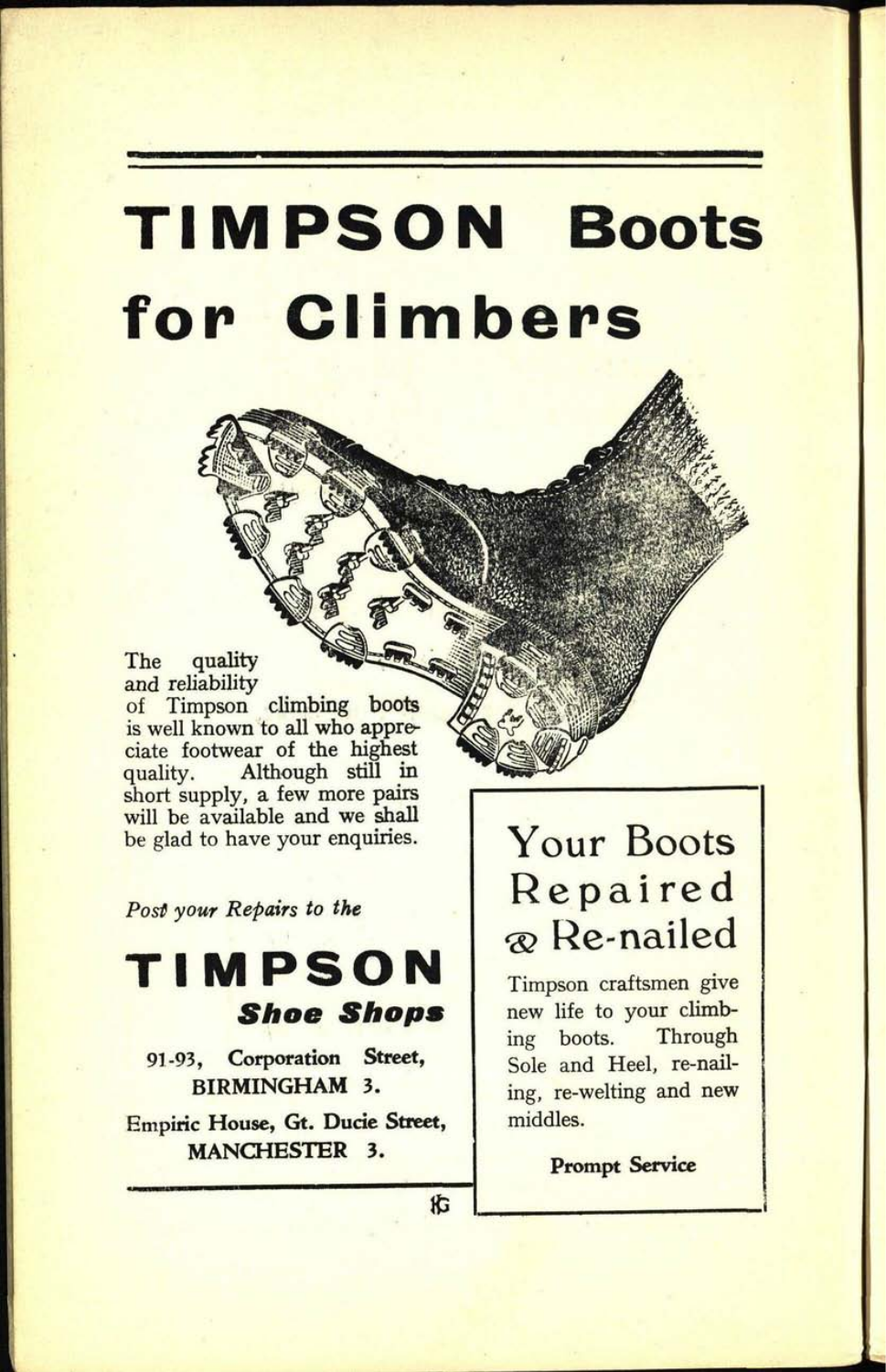

#### **THE NORDMORE MOUNTAINS.**

It is an astonishing fact that the Nordmöre mountains have only seen one solitary British expedition—as far back as in<br>1906. And, what is more in-



teresting, there is still scope for further exploring in this area.

One of the most outstanding tasks, still awaiting its completion, is the W. wall of KALKEN, which has never been climbed. Slingsby has described it as follows in the Alpine Journal :-

"The precipices of Kalken which rise to such an enormous height out of the grim canyon, are of a sort rarely seen in this <sup>p</sup>lanet. In Norway there are but few real mountain walls over <sup>a</sup>mile in vertical height. In the Alps there are none. About <sup>a</sup> couple of miles up the Lilledal valley, there is an awful crack on the face of Kalken, a chimney nearly 6,000 ft. in height."

This giant still awaits its conquerors, and Norwegian experts say it can be done. The N. and E. walls of Dalataarnet-Norway's Matterhorn-have never been climbed, either. And Lilletaarnet's N. wall also invites experts to have a go, Hoaasnebba has never been climbed from Sunndal direct-a route which may afford some firstrate climbing. Hoaasnebba has never been climbed from Furuveita, although Slingsby made a gallant attempt in 1906. New routes may also be made on the famous Trolla ridge, which has turned away several serious attempts by Norwegian parties during the last decades.

If you wish to cover new ground, and want to combine <sup>a</sup> climbing expedition with a cheap and interesting holiday, please write to us for gratis literature on Mountaineering in Norway.

> **NORWAY TRAVEL ASSOCIATION 21-24, Cockspur Street, London, S.W.I.**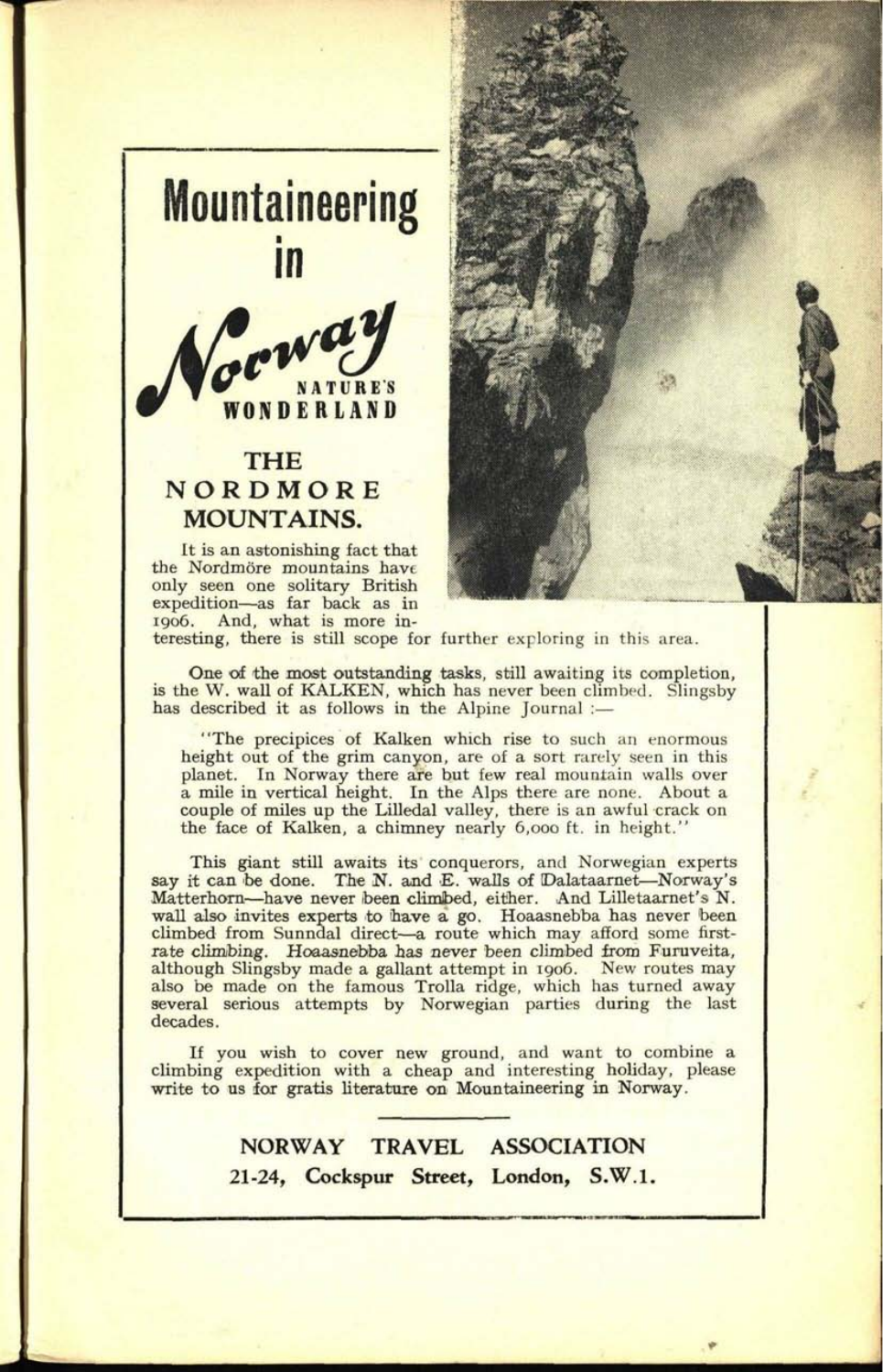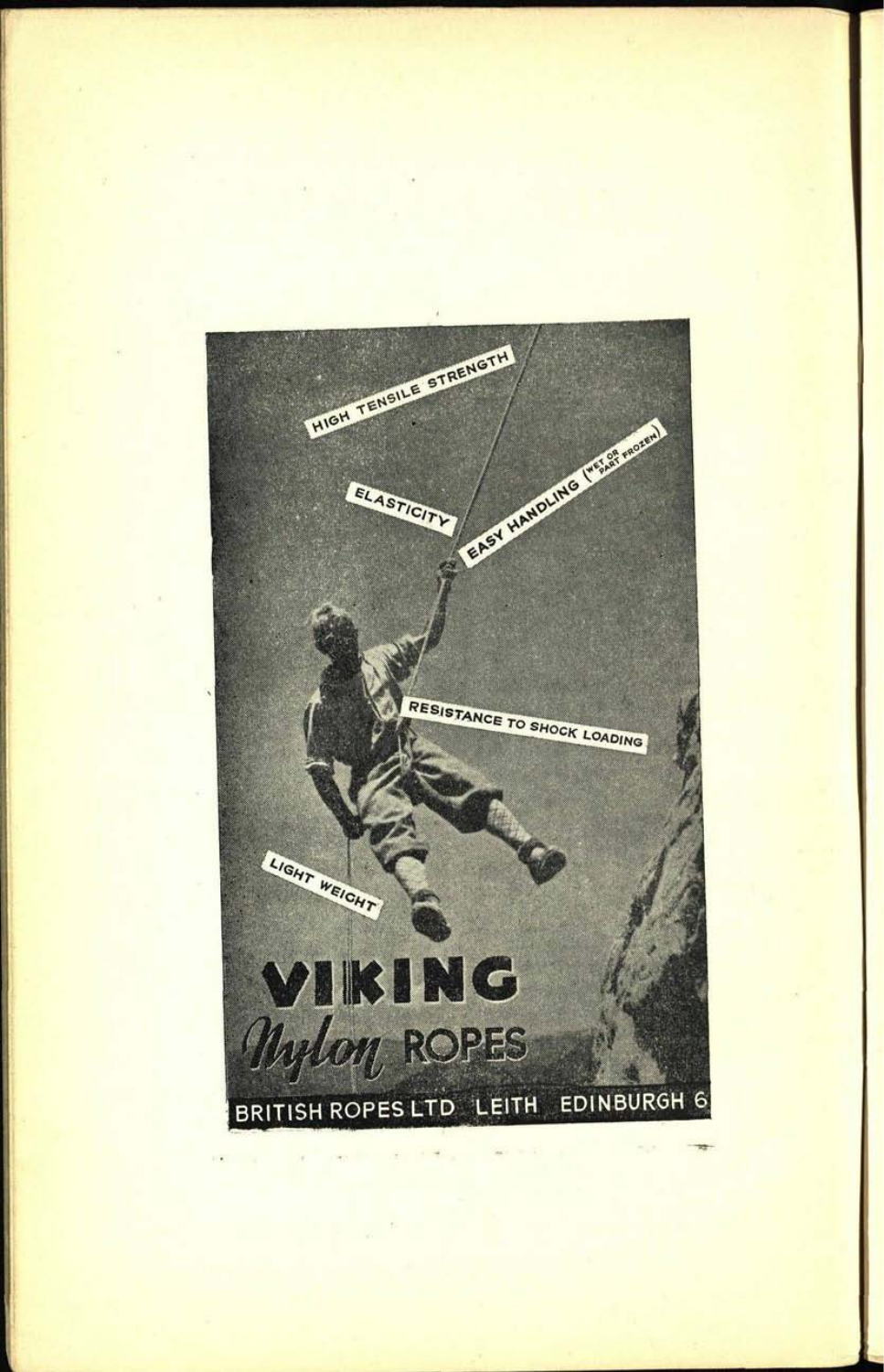# HUGHES & JONES

### **HIGH CLASS GROCERS, BAKERS, CORN AND FLOUR MERCHANTS**

FINEST SELECTED GROCERIES *&* PROVISIONS

## Central Stores,

Telephone : 34.

## BETTWS-Y-COED

### **ROBERT LAWRIE LTD.**

*Alpine and Polar Equipment Specialists*

### **54, Seymour Street, Marble Arch, London, W.1.**

Telephone : **Paddington 5252.**  Telegraphic Address : **Alpinist, Wesdo, London.**

Business Hours : Daily 9 a.m.- 6 p.m. Sats. 9 a.m.- 12 noon.

**CLIMBING & SKI-ING BOOTS** from stock or to measure.

Accessory items of Clothing and Equipment : Swiss & French Crampons, Ice Axes, Sleeping Bags, Rucksacks, Jackets, Socks and Stockings, etc.

Hand-sewn and machinesewn repairs (and re-nailings carried out to Climbing Boots.

Illustrated Catalogue not yet available, but Price List may be obtained on application.

Orders executed by post.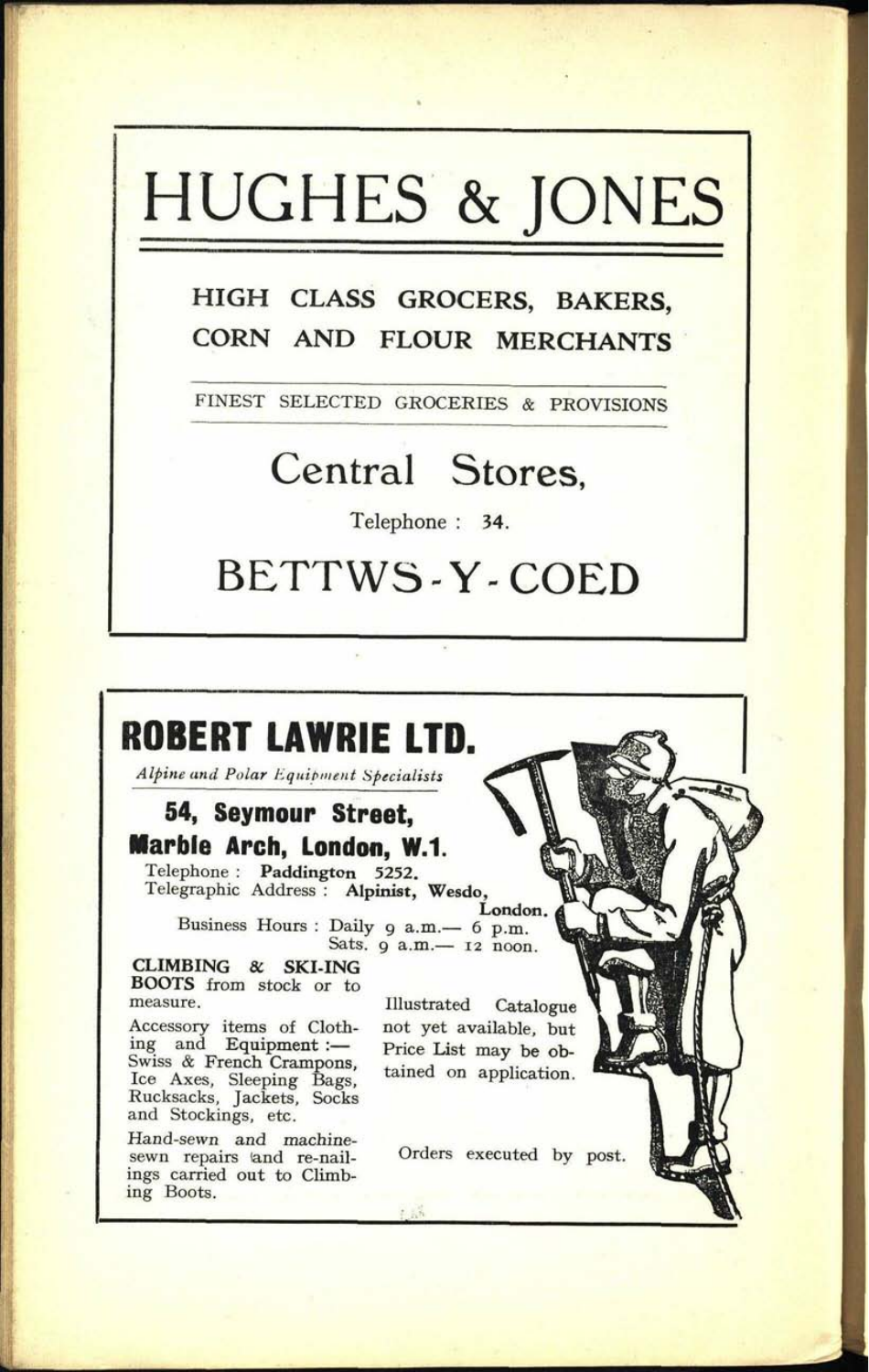## The M.A.M. GUIDE

to

**93. 0243**

# Brassington Rocks

by ERIC BYNE

**describes 80 climbs on Brassington, Harborough, and Outlying Crags, and includes <sup>a</sup>sketch map and 8 photographs.**

The Guide is stocked by : Robert Lawrie Ltd., F. E, Brigham, Sherratt and Hughes, and others,

or can be obtained from : Eric Byne, 210, Lickey Road, Rednal, Birmingham, or

A. E. Witheridge, 36, Park Road, Walsall.

Price  $5/6$  Post Free.